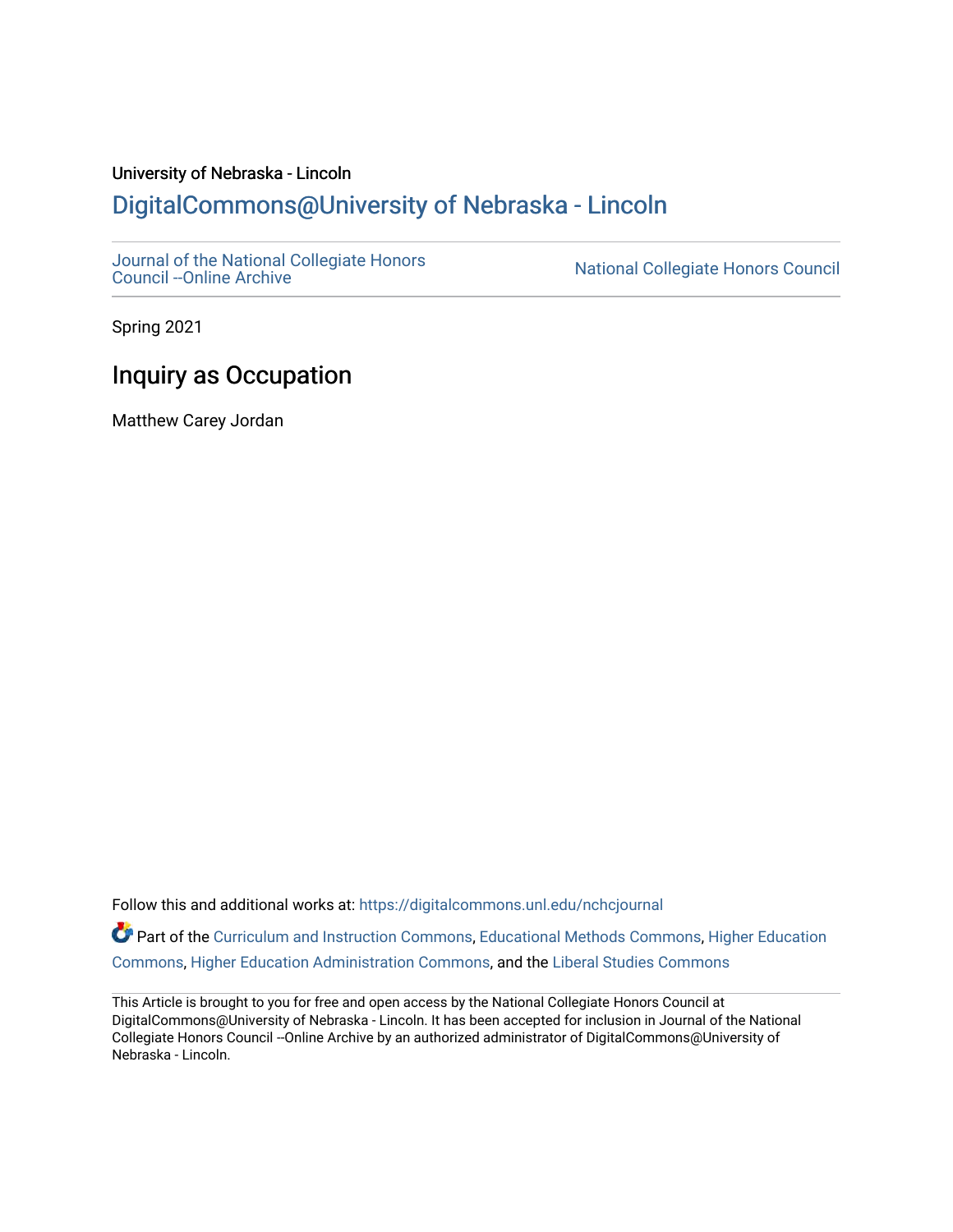# **Inquiry as Occupation**

### MATTHEW CAREY JORDAN Cuyahoga Community College

**Abstract:** Honors educators must acknowledge and respect clear boundaries between the work they do in the classroom and the advocacy they support or engage in as private citizens. Public colleges exist to prepare citizens for life in a pluralistic, democratic republic, and few limits should be placed here on what questions may be asked or which views may be expressed. By encouraging a clear delineation of the distinct roles occupied in a discourse community, the author offers a strategy for addressing contentious social issues in a principled manner.

**Keywords:** inquiry-based learning; freedom of speech; education ethics; pluralism; Cuyahoga Community College (OH)—Honors Program

**Citation:** *Journal of the National Collegiate Honors Council*, 2021, 22(1):31–35

Ruminating on Christopher Keller's wide-ranging and thought-provoking<br>Read essay for this forum, an image—a memory—keeps coming to mind,<br>an image that would at fort blueb seem to be used in this to do with the sunder. an image that would at first blush seem to have nothing to do with the sundry topics at hand. The image is a student's face. The student, whom I remember well, was enrolled in the honors program at a four-year university in the buckle of the Bible belt; he was a conservative Evangelical and a young-Earth creationist; I was the director of the program and one of three professors team-teaching a course in which the student had enrolled and for which *On the Origin of Species* was the core text. My academic training is in philosophy with a particular focus on religion and morality, and my co-teachers were a biologist and an anthropologist. Our goal in the course was to help students understand the evidence for biological evolution and think through the implications of Darwinism (or rather, neo-Darwinism) for numerous areas of human concern.

The student simply would not get it.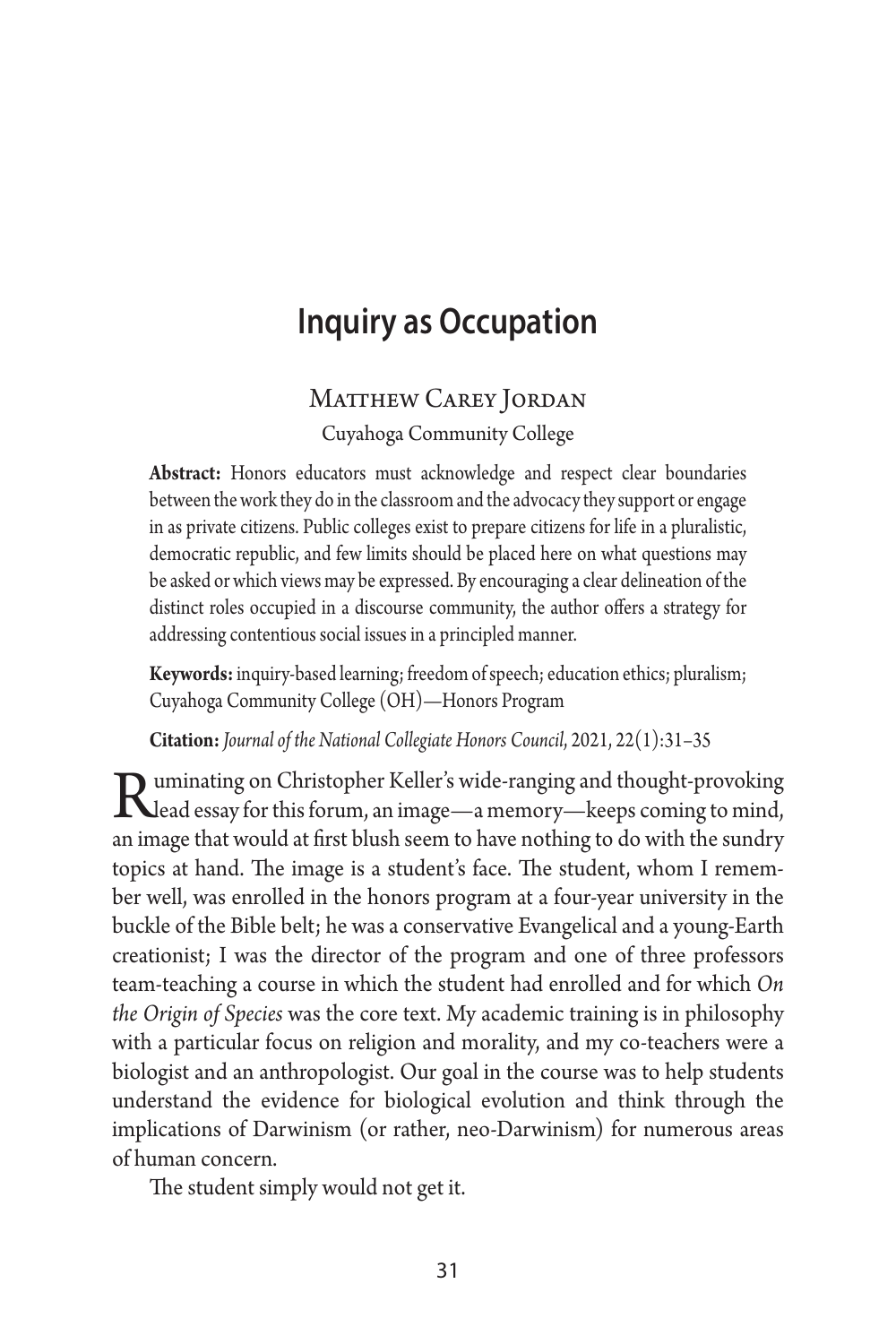#### JORDAN

Most readers of this essay know the feeling well. A magnificent course has been created: the syllabus is well thought-out, the readings and other assignments are fascinating, the PowerPoint slides are few but brilliant, the professors are engaging, the students have lively minds and make interesting observations, you've just made a particularly compelling point, and ... that one guy *just won't get it*. The problem, to be clear, is not that the student disagrees with some proposition that has been asserted, nor that the student holds a false belief concerning some point of information or other. The problem is that the student seems unwilling to see that a point of view on the matter other than their own is even possible, let alone worthy of consideration.

Further complicating my situation were extracurricular considerations. The student's parents, who shared his religious convictions, were friends of mine. They knew that I did not agree with all their religious views, but they were my friends, and it was easy to imagine our relationship being damaged if I pushed their son too hard to reconsider ideas their whole family held dear. I pushed anyway. I felt I had to. It was my job. As a professor and as the director of an honors program, I had a professional duty to attempt to get the student to understand alternative perspectives. Perhaps he would never become persuaded to change his mind; perhaps he would never even become sympathetic toward a different point of view. Nonetheless, I needed to do what I could to get him to question his own perspective and consider others.

There is good reason for such questioning, of course; while public institutions of higher education may have missions that differ from each other in some respects, their fundamental *raison d'être* is to cultivate citizens who possess the skills necessary to flourish in a pluralistic, democratic republic and contribute to the common good. (I am speaking here of public institutions in nations relevantly similar to the United States. My comments would not necessarily apply to a private college with a radically different mission or to a public university in a non-pluralistic or nondemocratic society.) Among these skills is the frequently ill-defined cluster of abilities we call "critical thinking." A public college or university that does not intend for its graduates to be able to weigh and evaluate evidence, to engage in critical self-reflection, to ask good questions, or to be skilled at assessing the pros and cons of various answers to those questions is not doing its job. The same goes for the professors who teach at that institution. After all, whether we define the common good in purely pragmatic terms as that which enables as many people as possible to get what they want or in the loftier theoretical language of justice and human flourishing, we cannot hope to achieve it in the absence of a citizenry—or at least a critical mass of citizens—that thinks clearly and deeply and well; this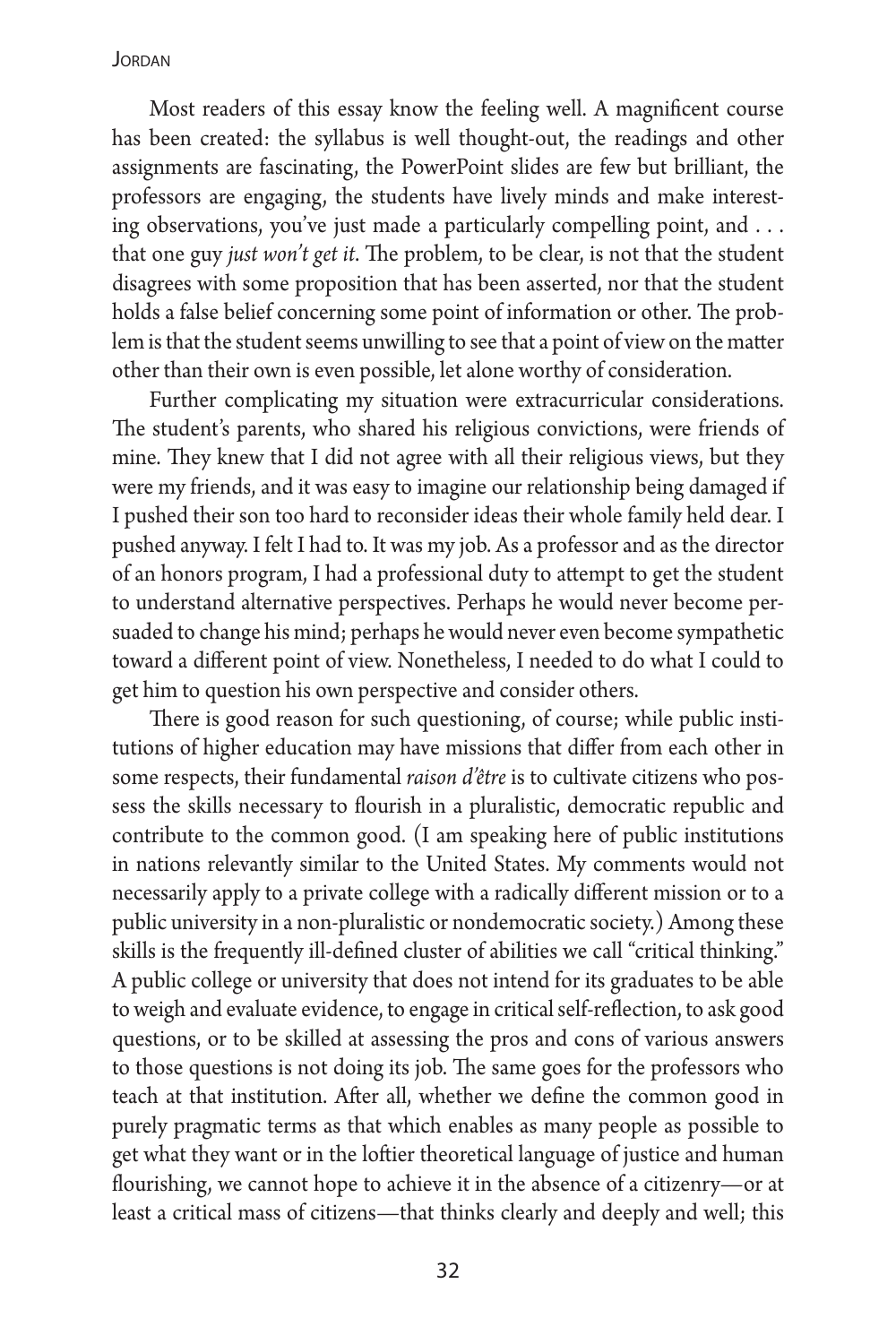is what colleges and universities are for, and, *ipso facto*, it is what honors programs and honors colleges are for, too.

If I am correct, however, then we honors educators, *qua* educators, must be cautious with respect to the forms of advocacy in which we engage and which we endorse. Do not misunderstand me; *qua* private citizens, each of us is and should be free to advocate for whatever the law permits (including changing what the law permits), but when we speak in our capacity as professors and administrators, we simply must be more circumspect. We are scrupulous not because we shy away from or are indifferent to the demands of justice, but rather because we recognize that a just and healthy society will be one in which there is a place for sincere questioning, where assumptions are challenged and ideas critiqued without fear of censure or reprisal, and we recognize that our nation's colleges and universities are that place. We are the people entrusted with ensuring that ideas—ideas we reject as well as ideas we endorse—are expressed with clarity and in their strongest forms and that they are critiqued with the same degree of rigor.

I worry, when I look at honors education (and American higher education more broadly) through the lens of the many questions Keller has raised and on which the editors of *JNCHC* have exhorted us to reflect, that we are in danger of failing in our stewardship. An admirable and even noble passion for justice and advocating for the marginalized too frequently becomes a myopic approach to issues that are genuinely complex and difficult. We become dogmatists. We approach contentious matters with the same mindset as my young-Earth creationist student: confident that our take on a disputed question is uniquely correct, unable to articulate any rationale why someone might in good faith hold a different view, and unwilling to subject our own assumptions to the same process of critical interrogation we apply to others'. Many of those who would have us approach honors education "in the manner of the Occupy Movement" seem not to recognize that the Occupy mindset itself is open to question: the hermeneutics of suspicion may and should be applied to the critical stance as well as to the status quo, and there are contexts in which the critical stance is the status quo. Assumptions about imbalances of power and our own rectitude in redressing those imbalances cannot be held sacrosanct, at least not when we address them in our capacity as educators. We need to ensure that honors is and remains a place where uncomfortable questions can be asked and squarely addressed, where few, if any, questions and ideas are ruled out-of-bounds.

The present forum focuses explicitly on the notion of boundaries, so let me take the preceding idea a step further and submit that the push toward overt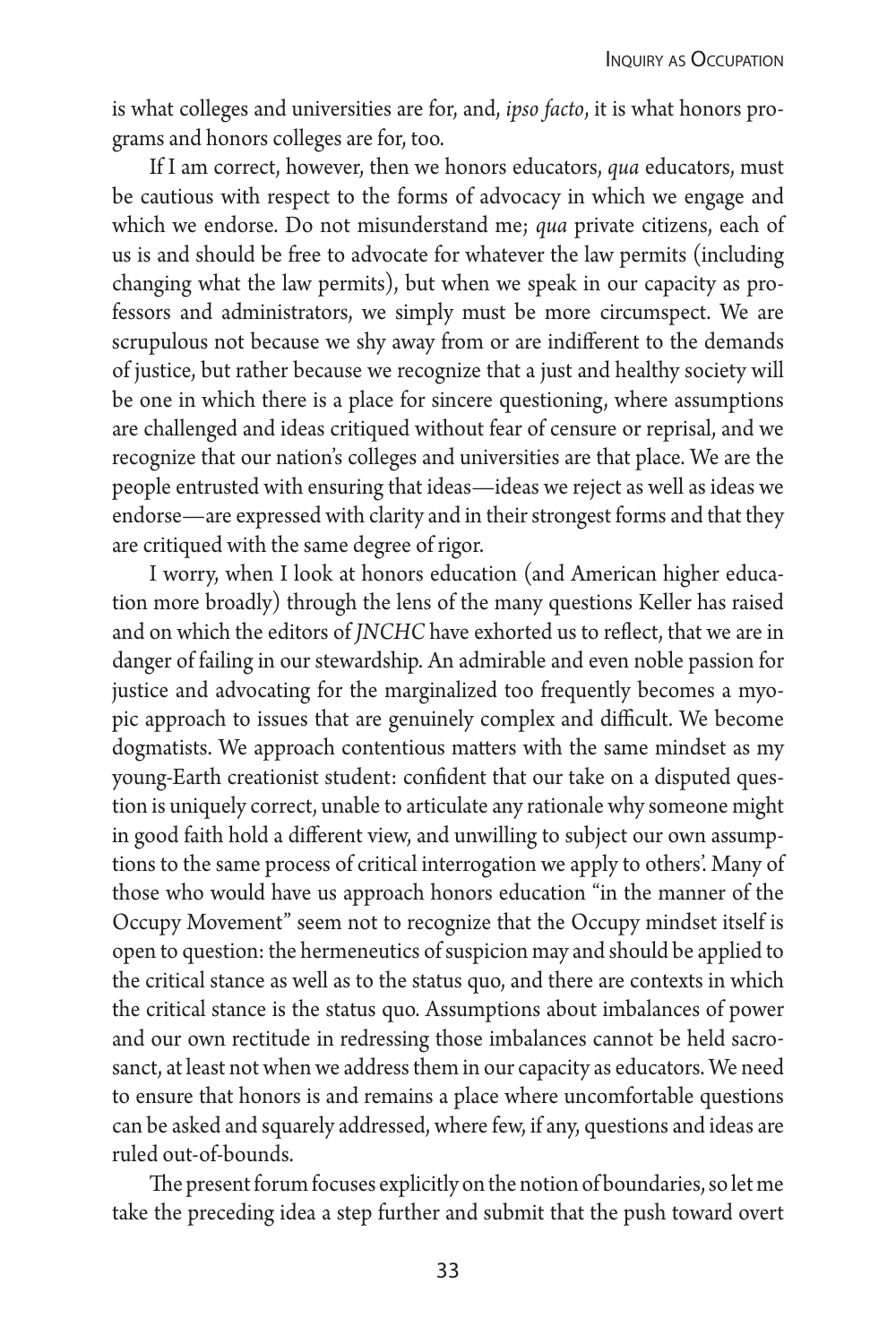### **JORDAN**

advocacy on behalf of various causes and the concomitant tendency to treat criticism of those causes as beyond the pale violate a boundary that should be respected while establishing a boundary that ought not exist. To be an advocate for a cause is to treat it, on some level, as a settled matter, a nonnegotiable commitment. Once again, however, a free society needs contexts—such as the public college classroom and *a fortiori* the public honors college classroom—in which ideas can be discussed and questions raised without the correct answers having been predetermined. Advocacy *per se* cannot accept these terms. Thus, there must be a boundary between the work of the pedagogue and the work of the advocate. For the same reason, and as noted above, there must be few, if any, boundaries concerning which ideas are up for debate at a public college, but the advocate cannot endorse the absence of these latter boundaries any more than they can endorse the presence of the former.

Now, none of the above should be read as suggesting that no questions may ever be treated as settled in any collegiate context nor that dogmatism is always inappropriate in higher education. Frequently, the very nature of a college course will require that some ideas be treated as nonnegotiable. Chemistry professors, for example, are entitled in the context of their chemistry courses to make philosophical assumptions about the reality of the physical world and the reliability of the laws of nature. The college community as a whole may—indeed, should—be dogmatic about the fundamental equality of all of its members, denying the legitimacy of overtly racist and sexist attitudes that refuse to acknowledge some members of the community as genuine peers. Commitments of these sorts, derived as they are from institutional missions, are perfectly appropriate and do not count as "advocacy" of the sort I am concerned with here.

Furthermore, even within the context of an academic honors program, there will be opportunities to support causes and policies for which overt institutional advocacy would be inappropriate. Consider, for example, admissions criteria. Every honors program and college must use some criterion or other for evaluating applications, and it is compatible with everything I have argued here to advocate, in the name of equity and social justice, for test-blind admissions policies, or for prioritizing class rank over other considerations, or for revising essay scoring rubrics to minimize the effects of racial bias, and so on. Indeed, we may go well beyond advocacy and into honest-to-goodness implementation of such policies. In practice, in other words, what I am advocating is a clear delineation of the different roles we play. What may be appropriate behavior for me *qua* dean may not be appropriate for me *qua* classroom